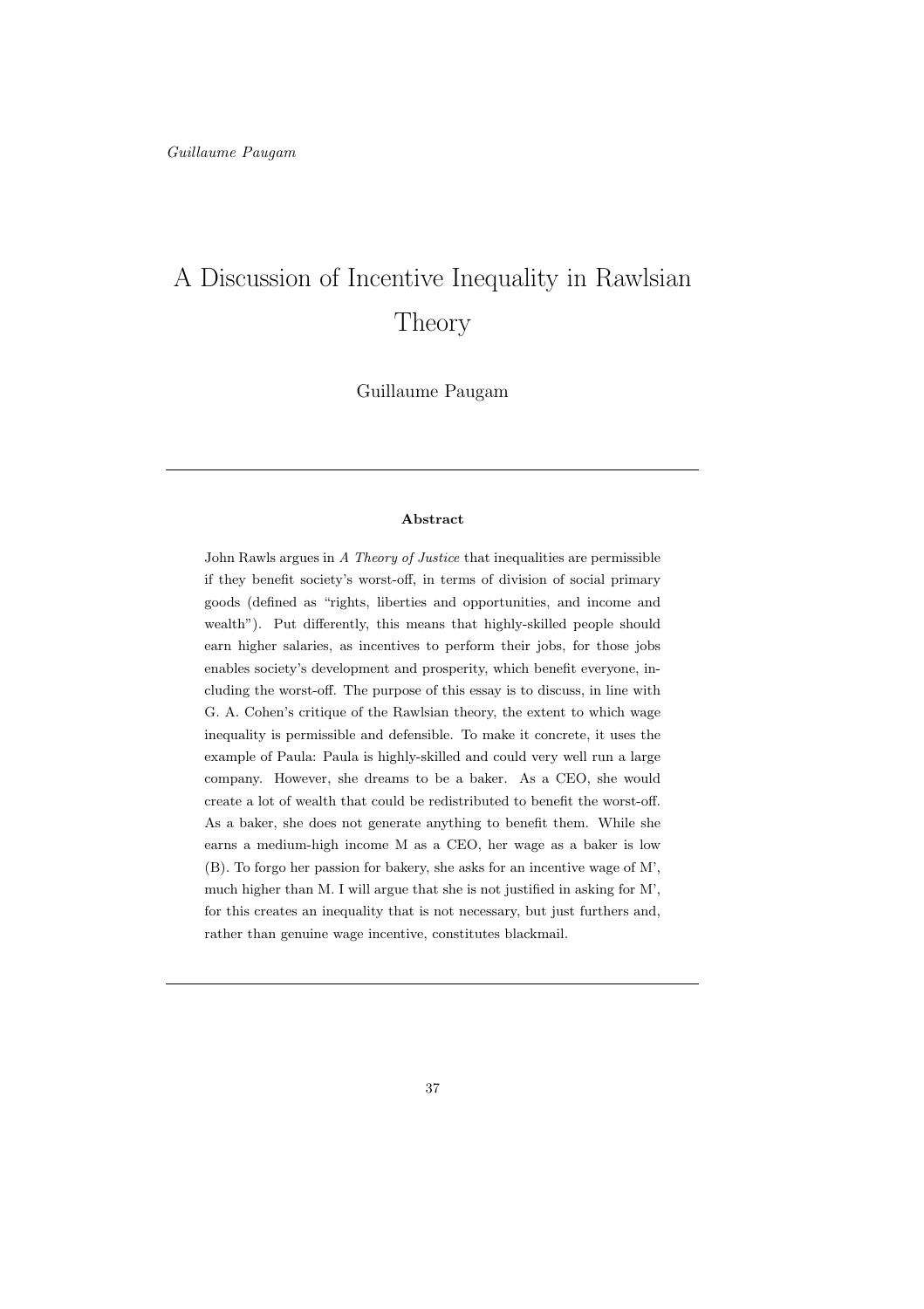# Introduction

In A Theory of Justice, John Rawls contends that inequalities are permissible only if they benefit the worst-off in society. Empirically, highly-skilled people earn high wages, which are thought of as incentives for them to use their talents most effectively, thus engendering spillover effects that benefit the whole of society, including the worst-off. I use the case of Paula to illustrate a potential problem for Rawls theory. Paula is highly-skilled and could very well run a large company. However, she dreams to be a baker. As a CEO, she would create a lot of wealth that could be redistributed to benefit the worse-off. As a baker, she does not generate anything to benefit them. While she earns an income M as a CEO, her wage B as a baker is much lower. To forgo her passion for bakery, she asks for an incentive wage of M', which is higher than M, the wage that is strictly needed to be a CEO.

Considering this, is it unjust for Paula to choose to work as a baker unless she is offered M' rather than M as CEO? In other words, is it unfair that highly-skilled people create inequality by receiving incentive wages?

Drawing on work by G. A. Cohen, I argue that Paula's demand is, indeed, unfair: as long as any special burden engendered by the career of CEO is compensated for by a higher wage (M), asking for supplementary remuneration only on the grounds that her talent is in scarce supply and that she has an outside option (here, becoming what she dreams to be) is blackmail, insofar as she exploits a special advantage that the situation confers her. This can be generalised to cases beyond Paula. I will first review theories advocating wage inequality, see when this can be justified and when it should be avoided. I will then analyse the robustness of my Cohen-based critique of incentive wages, by discussing its main objections, and showing that it remains appealing. For clarity's sake, it is useful to mention now that I do not deny the right of Paula to work as a baker if she wants to (everyone should be free to lead the life she wants to live), but her entitlement to demand for M' to be a CEO, an issue to which I shall return throughout this essay.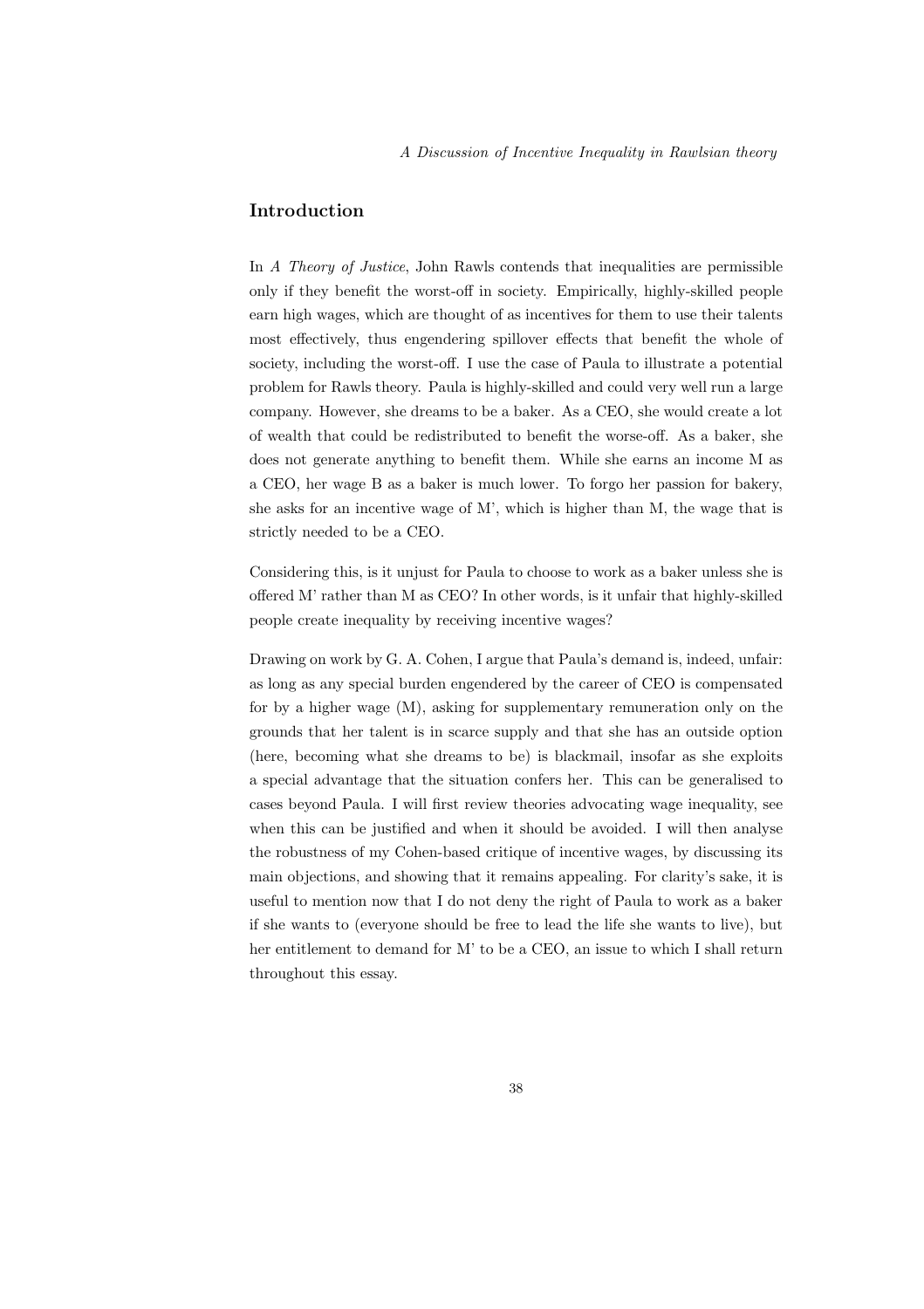#### Guillaume Paugam

#### Incentive Wages: Justification and Blackmail

There is a strong sense, among political philosophers, that equality is valuable, given the equal worth of all human beings. The willingness to depart from it, by instituting wage differentials, thus seems odd. But there exist compelling arguments for wage differentials. The main one usually offered is that people need compensations to take hard and productive jobs, which require a lot of effort and of personal investment, as well as other rather unattractive features, like stress and big responsibilities. This makes intuitive sense: why would one bother to be a doctor (which means having to study for almost ten years, being confronted with death, taking responsibilities for the patient's health, etc.) if the wage were not higher than, say, that of a gardener (not less honourable, but objectively requiring less studies and responsibilities)? Setting higher wages for jobs which are crucial, productive and requiring competence is a way for society to survive: otherwise, no one would take them. And this is to the benefit of everyone: even the worst-off in society enjoys the ability to consult a doctor when they need to, and, therefore, clearly benefit from the wage inequality. They are better off under this setting than under a purely egalitarian one; this makes inequality justified, in a Rawlsian sense.

This is not the kind of wage inequality I want to argue against, because it is actually a false inequality. More precisely, the specific burden associated with some professions makes the people who practise them worse-off, in terms of welfare. Paying them more than the average worker, if it is to compensate them for this loss of welfare, cannot be unjust: it is only a fair compensation, an equalisation of conditions. The doctor must be compensated for his years of intense exams. Similarly, Paula is justified in being paid M (but not more, as we shall see), as long as it offsets the higher pressure generated by the work of CEO. This is even acknowledged by one of the most fervent critics of Rawlsian wage inequality, G. A. Cohen (1991, 1997).

However, actual wage differentials go far beyond this compensation, and actually undermine the justice of income distribution. The salaries talented people earn easily go beyond what is strictly needed for them to perform their more productive and somewhat more demanding jobs. I argue that this constitutes a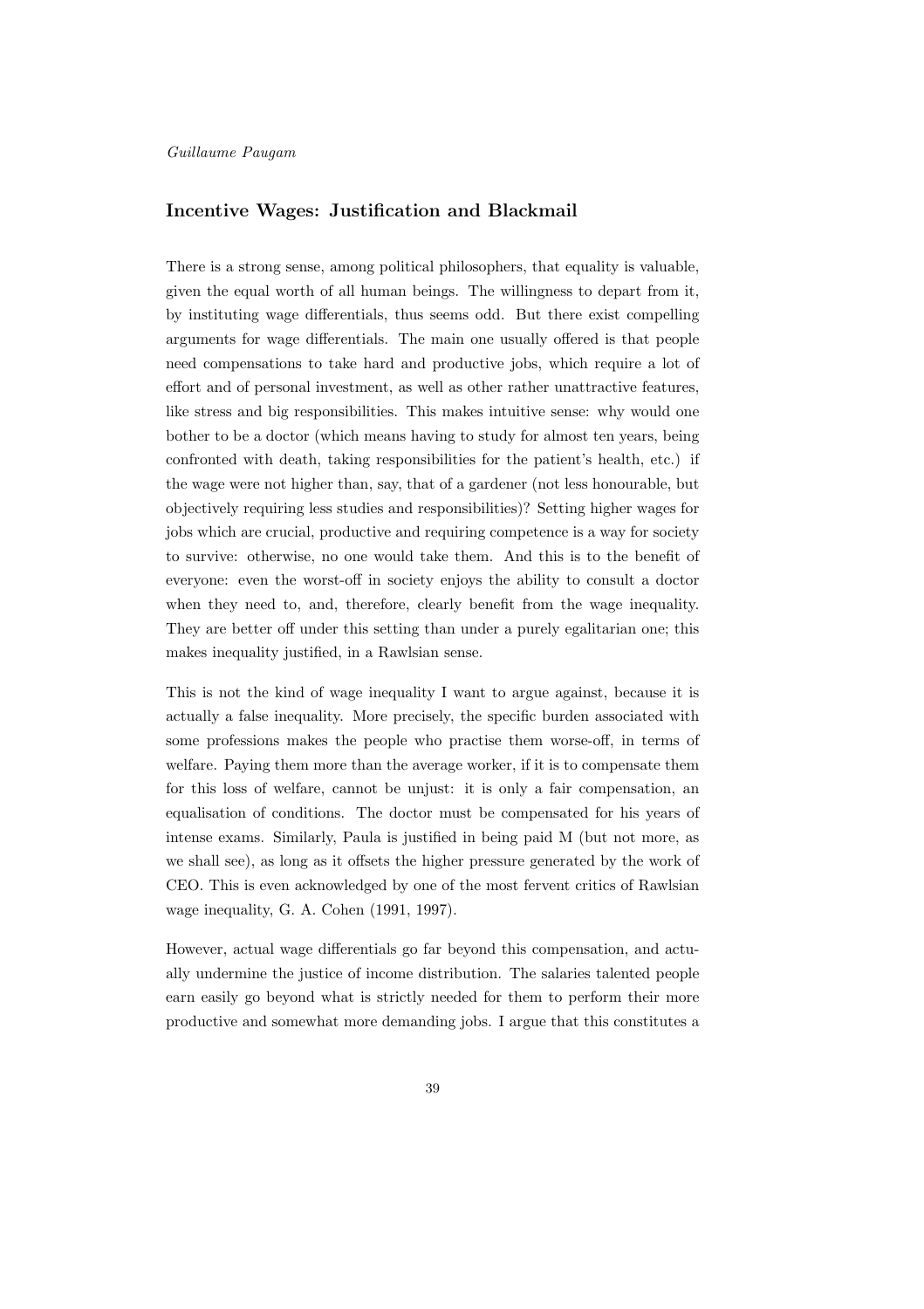harmful and unfair departure from equality, because the most talented use the dependency of society on their work to ask for more remuneration, although they could have delivered the same standard of performance without it. The pie is not made bigger, but less equally divided (Penny 2013). This relates to Cohen's famous argument against Rawls (1991, 1997). He contends that the Rawlsian justification for inequality (necessary to benefit the worst-off) is ambiguous: "necessity" might mean that the talented cannot work more unless they are paid more, or that they actually create the necessity, by refusing to take the most productive jobs without a higher wage. As long as they are compensated for special burdens, associated with their jobs, there is no reason why they cannot work more: hence, it must be that they refuse to do so, which is morally unjustifiable.

This is, actually, a form of blackmail. Here, it might be useful to take a step back and state more precisely what I mean by blackmail. It is a coercive threat which is morally unjustifiable inasmuch as carrying this threat generates impermissible outcomes (Shaw 2012). The enforcement is thus immoral. What makes the enforcement of a blackmail's threat immoral is that it shows disregard for the blackmailed part's welfare; the manipulation of the party to which the blackmail is addressed has for sole purpose the promotion of the blackmailer's personal interest, regardless of the loss of welfare engendered to the other party. Coming back to our discussion of wage inequality, in our society, and as exemplified by Paula, the talented use their outside option (being able to practise a less productive job and make everyone in the society worse off as a result) to strengthen their privileges. They use the market valuation of their scarce supplied talent to drive their remunerations higher than what they actually need to perform their jobs. They thus act in order to promote their own interest, regardless of the other party's (the worst-off's) welfare. This goes against any form of social justice: if people were really committed to it, they would have an ethos leading them to avoid such blackmail (Cohen 1991, 1997). When Paula asks to be paid more than M not to be a baker, she precisely uses leverage of her scarce talent to blackmail society. This is why I think it is unfair, and she is not entitled to more than M, assuming M compensates her for the burden of being CEO.

To sum-up, I think any remuneration above what is needed to practise a job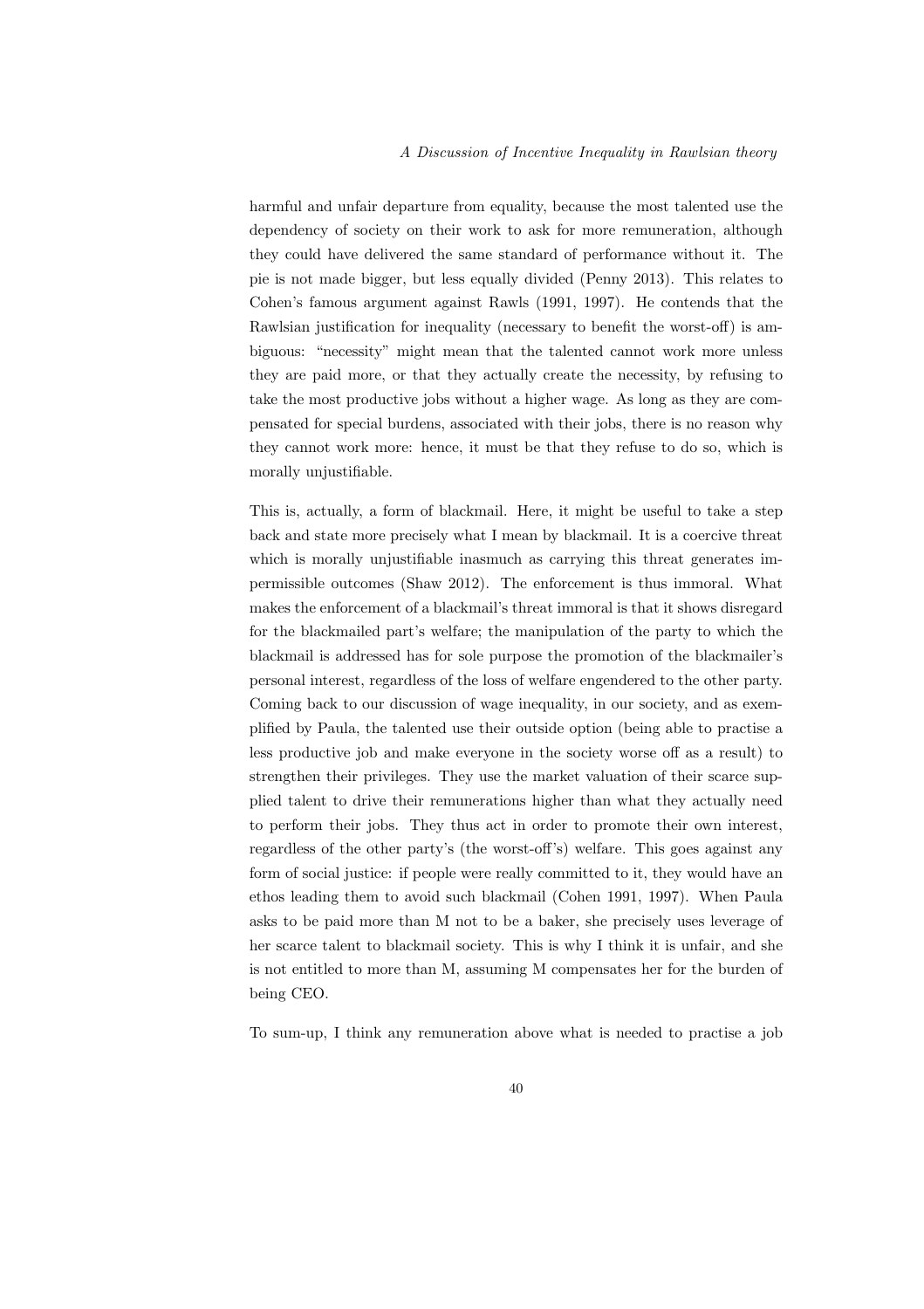#### Guillaume Paugam

(needed includes compensations for special burden) is unfair. Many things can be said against our Cohen-based argument: I thus need to discuss further its implications and robustness.

# Objections to Cohen's Ethos: Special Relationships and Freedom

Aren't there cases where asking for a wage above what is strictly needed is legitimate and just? For instance, once we consider the notion of affection, our stronger ties to some people rather than others in the society (for instance, family links), then, the possibility that some socially productive work will be undertaken only if wages are higher than what is strictly required for them to be performed, exists (Estlund 1998). Think of a skilled woman working part-time because she needs to take care of her aging mother. She would be willing to work and earn more, (and hence to provide more benefits to the worst-off in society), but the wage would have to amount both to what she needs to perform the job and take care of her mother, thus being higher than what is strictly needed for the job to be performed. Had the woman taken the job for a strictly necessary wage, this would have meant that she actually cares more about society's worst-off than about her own mother (given that she provides benefits to the worst-off without compensation for her mother). This does not make sense, or at least just seems intuitively wrong. There appear to be some relationships that cannot be subordinated to a broader principle of justice. Unless we completely suppress familial ties and friendship, there will be a legitimate demand for higher, inequality creating wages. While I accept this point, I deny the fact that, in those situations, higher wages would undermine the justice of society's basic structure, and create unjust inequality. If one person needs to work and cannot do so because she wants a relative to be taken care of, then her welfare shrinks, and therefore, what she strictly needs to perform the job, compared to the same person without any constraint, is higher. Hence, here, a higher wage falls in the category of just compensation that I discussed above, and should not be deemed unfair.

However, what falls as a burden that needs to be justly compensated for by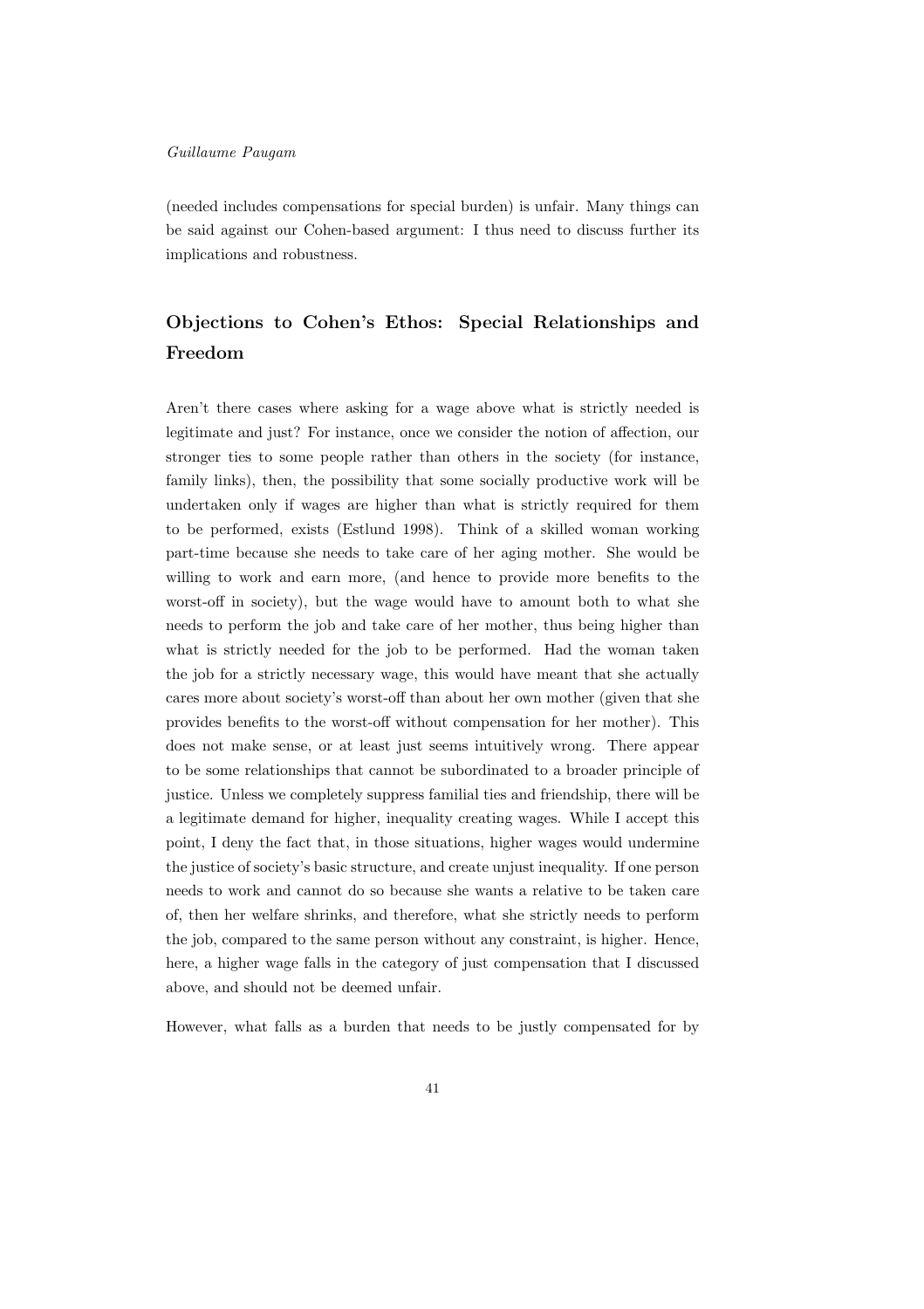a higher wage needs to be qualified. The issue is that, a person might have expensive tastes, and thus it is a burden for her not to be able to earn a very high salary in order to buy, say, fancy cars, or the finest lobster and caviar. This, though, does not fall in the same category as the case of the woman mentioned above. While some special ties and relationships are, indeed, not to be subordinated to any broader principle of justice, such tastes do not belong to those special relationships, and there is, hence, no reason why they cannot be subordinated to it. Thus, I define as a burden that should be compensated by a higher wage any specific requirements engendered by intimate relationships such as family and friendship. Those are relationships and needs which implications engender a duty on the whole society (here, the duty to compensate for those needs by paying higher wages). Things like expensive tastes do not have a moral strength that implies a duty on society to deal with them.

Furthermore, one can argue that applying Cohen's ethos in practice, that is, preventing people from asking for unduly high wages, is unfair in itself, because it restricts the liberty of (talented) people to maximise their own interest. I do not think so; skilled persons are indeed free to maximise their interest, but taking advantage of their position in society to ask for unduly high wage is not a liberty but a blackmail. While a highly skilled worker like Paula can say "If I am not paid that amount as a CEO, I would rather be a baker", the low skilled worker does not have any outside option, cannot say "If you dont pay me that amount as a baker, I will rather be unemployed". I don't think that high skilled workers are restricted in their liberty of self-maximising their interest, or, if they are, it happens in the same way as when the blackmailer threatening to reveal compromising information about a third-party is restricted in his self-interest maximising liberty to do so by the law, and this is thus justified. High skilled workers are rather placed on an equal footing with lower classes members, and prevented from taking undue advantage of their situation. A market economy needs the ethos to be just. Arguably, one could say that the real pursuit of justice should not be about lowering the highly-skilled's expectations and possibilities, but rather, giving everyone an outside option and the possibility to ask for higher wages. This point might be valid, but loses all its strength when we consider what a capitalist society is: it is a society where one's wage depends on one's marginal productivity, and hence, where there will always be social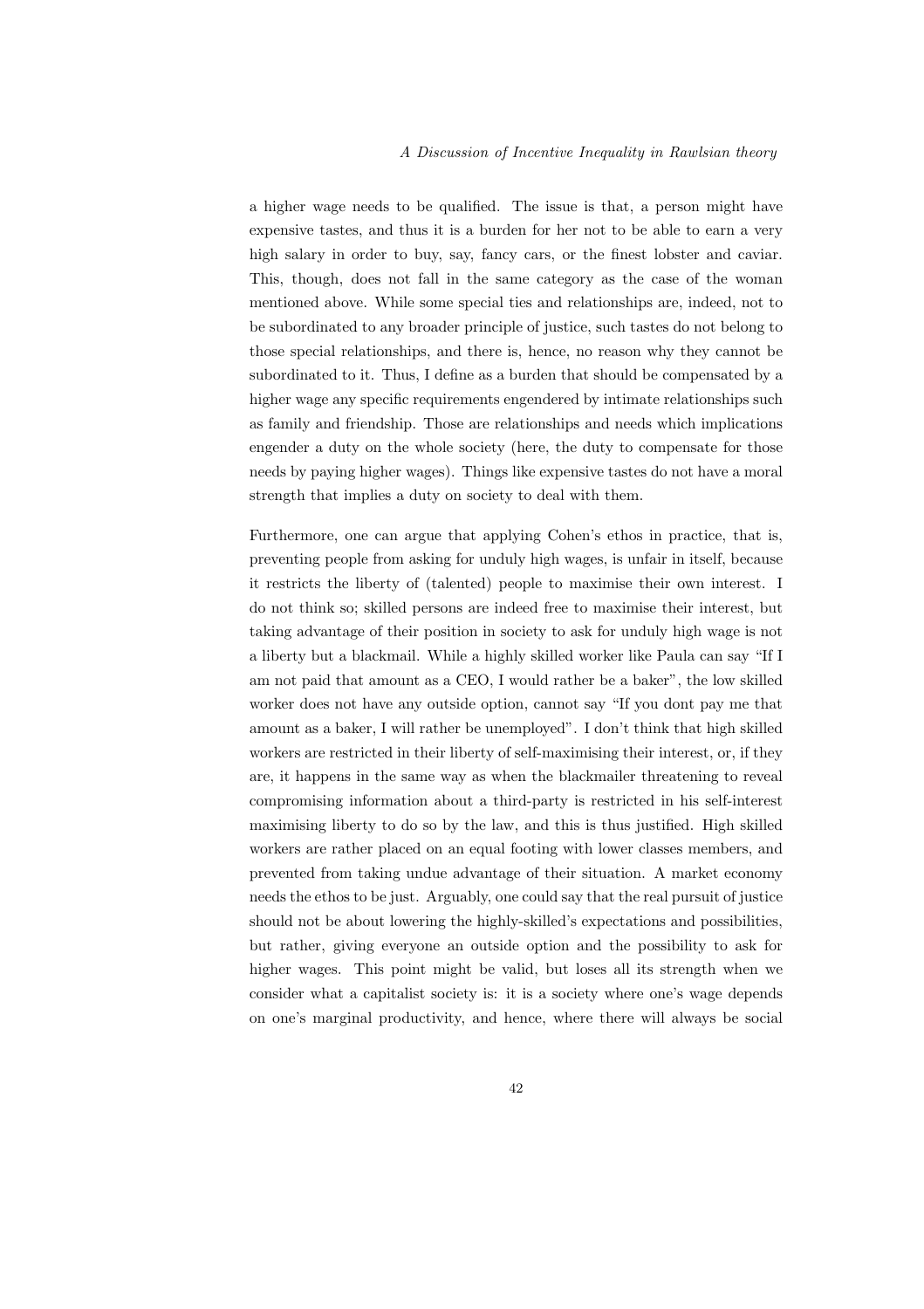#### Guillaume Paugam

classes, with the lowest class gathering the people with the lowest productivity, with no other options than taking subsistence, low-skilled, low-paid job, for which the alternative is unemployment. That is why we reassert that a market economy needs Cohen's ethos to be just. Another option could be imagining an alternative production system that gives every worker the same number of work opportunities, but this is beyond the scope of this essay.

What if, nevertheless, the critique is made a bit subtler? That is, depending on its magnitude, the ethos has different bearings on people's liberty (Williams 1998). For Paula, a narrow ethos would lead her to choose to be a baker rather than a CEO, following her preferences. Had Paula been able to receive a wage higher than M, she would have chosen to be a CEO; but the ethos leads her to avoid undue remuneration, and, given a choice between those two careers, she takes the baker option. I don't think this narrow ethos constitutes a restriction in liberty, as she still has the choice of choosing what she prefers between different options, and voluntarily chooses to forgo a higher wage M to walk another path. However, a wide ethos, that is, a very strong egalitarian consideration for the worst off in society, would lead her to choose the job she is the most productive at (CEO) without asking for a wage bigger than M, while forgoing her preferred job (baker). This indeed constitutes a restriction to liberty: the ethos should not be strong to the point where it allocates career paths to people regardless of their preferences. So, to be clear, again, what I deem unfair in the fact that Paula chooses to work as a baker unless she is paid at a wage higher than M is not the fact that she follows her preference and actually works in a bakery, but her demand for an unduly high wage to choose the other option, which is morally equivalent to a blackmail.

### Conclusion

In this essay, I argued that not all wage inequality is unfair: if it acts to compensate for special burdens associated with a profession, then a higher wage is actually a requirement of equality. Hence, the fact that Paula would be paid M as a CEO (more than as a baker), a wage that takes into account the pressure and responsibilities involved in this job, is not unfair. M should be high enough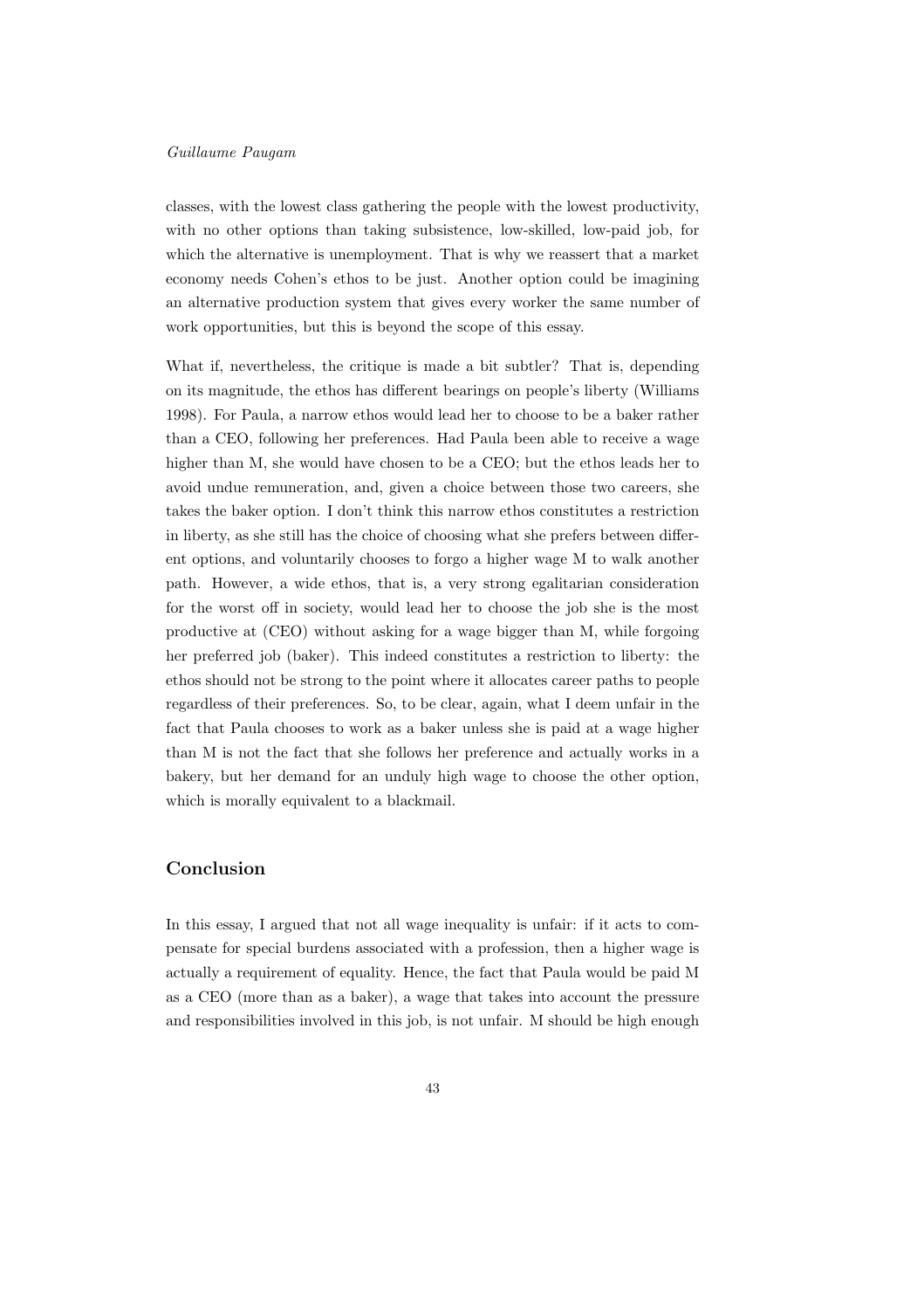as to include any special requirements of family and friendship relationships as well. Moreover, Paula is perfectly free and justified in choosing, if she wants to, to be a baker: deciding a career path should be nobody's business but the concerned person's. However, the fact that she makes a wage higher than M a condition for her to practise her most productive job is a form of blackmail, where she takes advantage of her outside option and her position in society to create undue inequality, and further her interest regardless of the welfare of the other party (the worst-off), and therefore, is to be deemed unfair. This is what we argued, consistent with the thesis of G. A. Cohen. Of course, this generalises beyond the case of Paula, and applies to every demand of skilled person for a wage higher than what they need to perform the job.